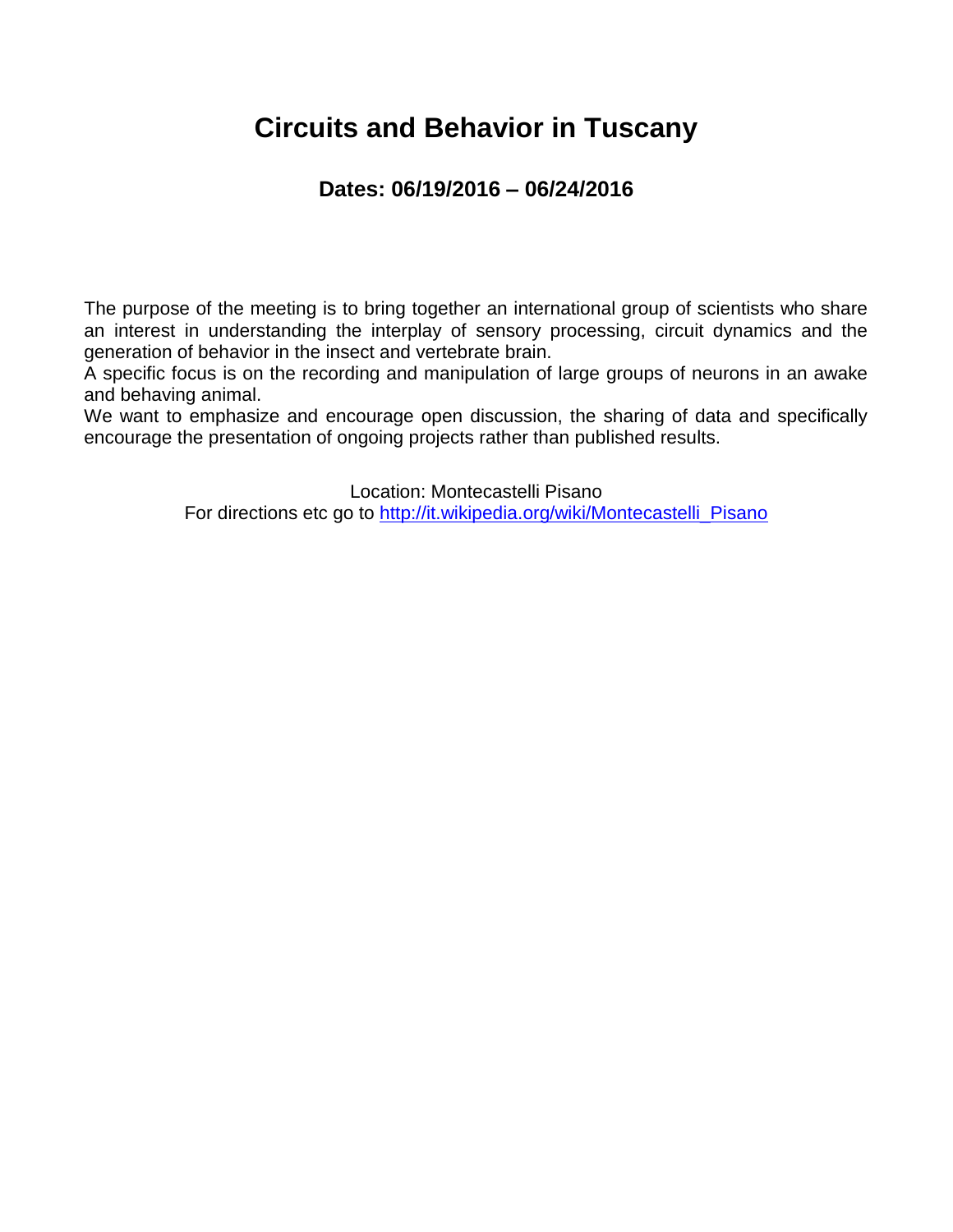### **Schedule**

|                         | Mon              | Tue                               | Wed                               | Thu                         |
|-------------------------|------------------|-----------------------------------|-----------------------------------|-----------------------------|
| Morning 1 (9:00-10:00)  | 3xTalk           | 3xTalk                            | 3xTalk                            | 3xTalk                      |
| <b>Break</b>            |                  |                                   |                                   |                             |
| Morning 2 (10:30-11:30) | 3xTalk           | 3xTalk                            | 3xTalk                            | 3xTalk                      |
| Lunch                   |                  |                                   |                                   |                             |
| Afternoon 1 (15:00-     |                  |                                   |                                   |                             |
| 16:00                   | <b>Speaker 1</b> |                                   |                                   | the next best thing         |
|                         | <b>Speaker 2</b> | <b>Breakout</b><br>groups<br>Open | <b>Breakout</b><br>groups<br>Open | break-out discussion groups |
|                         | <b>Speaker 3</b> | discussion                        | discussion                        | at Romitorio                |
| <b>Break</b>            |                  |                                   |                                   | Pizzaparty                  |
| Afternoon 2 (16:30-     |                  |                                   |                                   |                             |
| 17:30                   | 3xTalk           |                                   |                                   |                             |
| Dinner/Break            |                  |                                   |                                   |                             |
| Plenary (21:00-22:00)   | <b>Plenary</b>   | <b>Concert</b>                    | <b>Plenary</b>                    | <b>Plenary</b>              |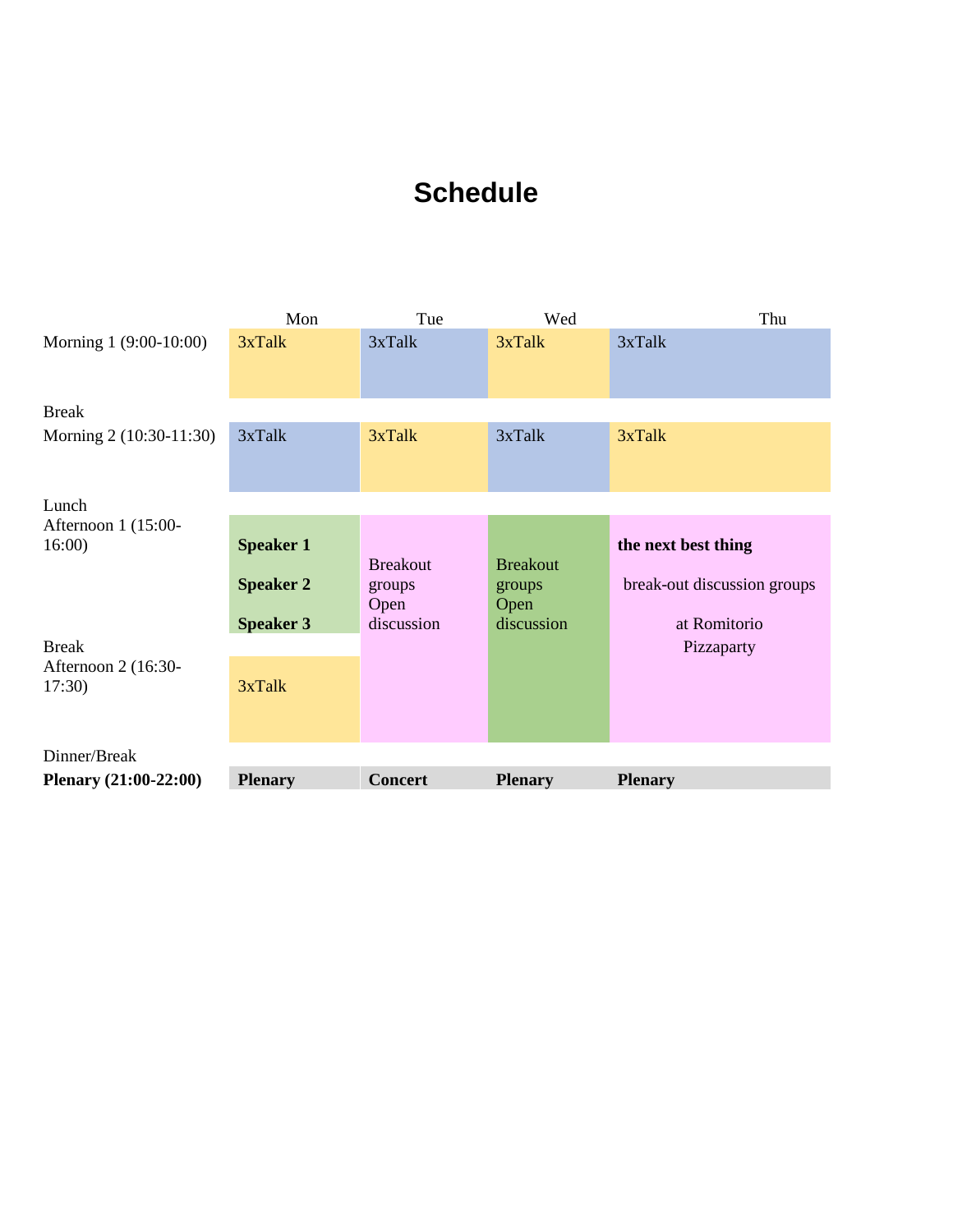# **Sunday**

- **12:00 – 17:00: Arrival**
- **18:30 – 20:00: Dinner**
- **21:00 – 22:00: Welcome and Introductory Lecture Florian Engert**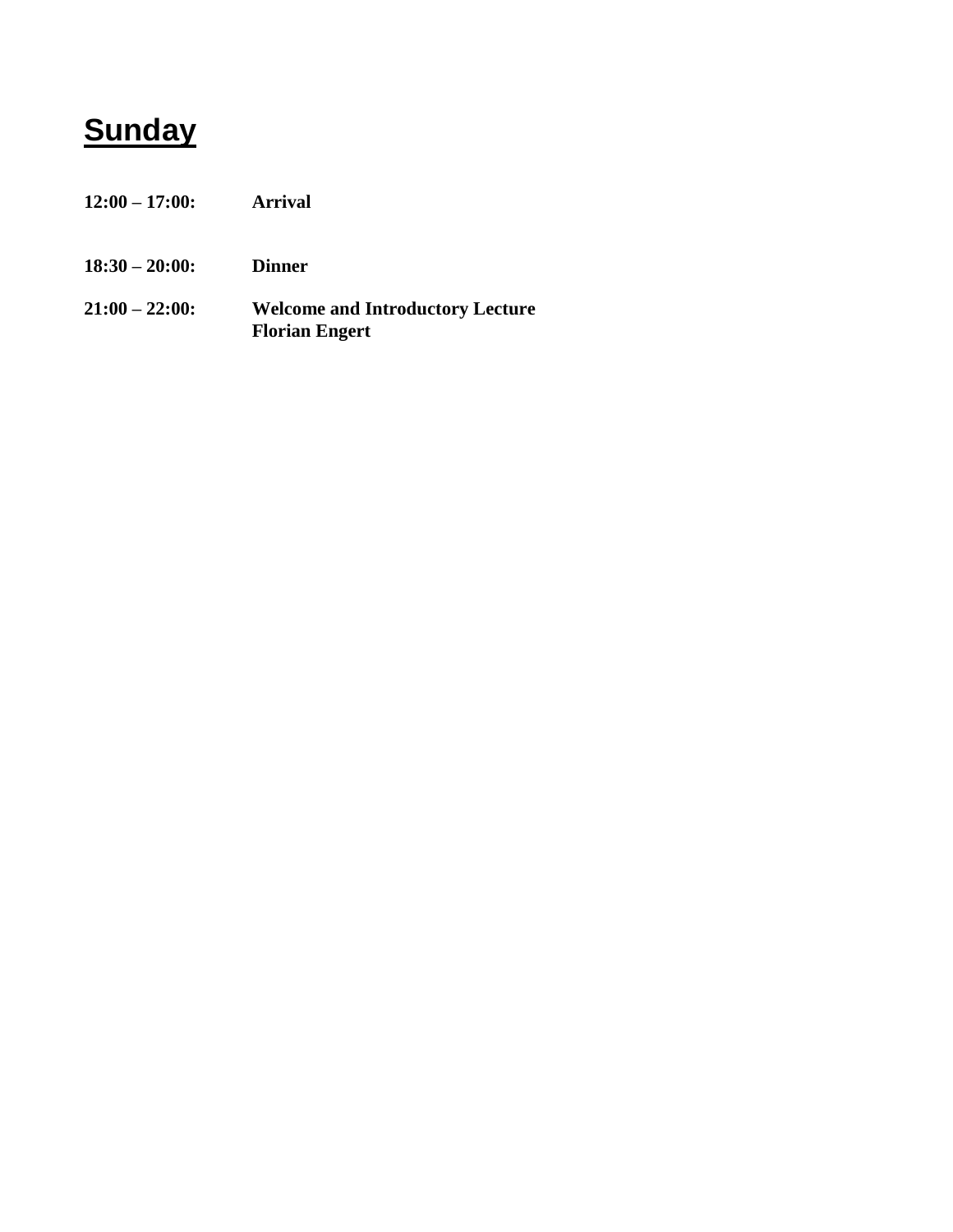## **Monday**

#### **9:00 – 11:30 (Chair: Josua Jordi)**

|                                           | $9:00 - 9:20$ Attinger, Alexander<br>Visuomotor coupling shapes the functional development of mouse visual cortex |  |  |
|-------------------------------------------|-------------------------------------------------------------------------------------------------------------------|--|--|
| $9:20 - 9:40$                             | Bormuth, Volker                                                                                                   |  |  |
|                                           | Whole-brain activity mapping of VOR with light-sheet microscopy                                                   |  |  |
|                                           | $9:40-10:00$ deBivort, Benjamin                                                                                   |  |  |
|                                           | Modeling locomotor bias and individual variation in a Drosophila pre-motor circuit                                |  |  |
|                                           |                                                                                                                   |  |  |
|                                           | 10:30 – 10:50: Kyobi Sutt-Kakaria                                                                                 |  |  |
|                                           | <b>TBD</b>                                                                                                        |  |  |
| $10:50 - 11:10$ : Dunn, Tim               |                                                                                                                   |  |  |
| Snell's transformation of images in water |                                                                                                                   |  |  |
|                                           | $11:10 - 11:30$ : Fotowat, Haleh                                                                                  |  |  |
|                                           | Navigation in weakly electric fish                                                                                |  |  |
|                                           | ------------------------------ Lunch ----------------------------------                                           |  |  |

#### **15:00 – 16:00: (Chair: Timothy Dunn)**

15:00 – 15:20: Gebhardt, Christoph Anatomy and function of an inter-hemispheric neural circuit in the zebrafish optic tectum

- 15:20 15:40: Guggiana-Nilo, Drago
	- Color vision in Zebrafish
- 15:40 16:00: Hildebrand, David Whole-brain serial-section electron microscopy in larval zebrafish

 **------------------------------** Break **----------------------------------**

- 16:30 16:50: Jordi, Josua Large-scale chemical- and multi-behavioral profiling identifies novel, specific appetite and satiation stimulants.
- 16:50 17:10: Wee, Caroline Flexible control of social and non-social behavior by the zebrafish oxytocin circuitry
- 17:10 17:30: Reggiani, Jasmin Functional characterization of retinal ganglion cell populations in the mouse

 **------------------------------ Dinner ----------------------------------**

**21:00 – 22:00: plenary lecture Lichtman, Jeff Does connectomics make sense?**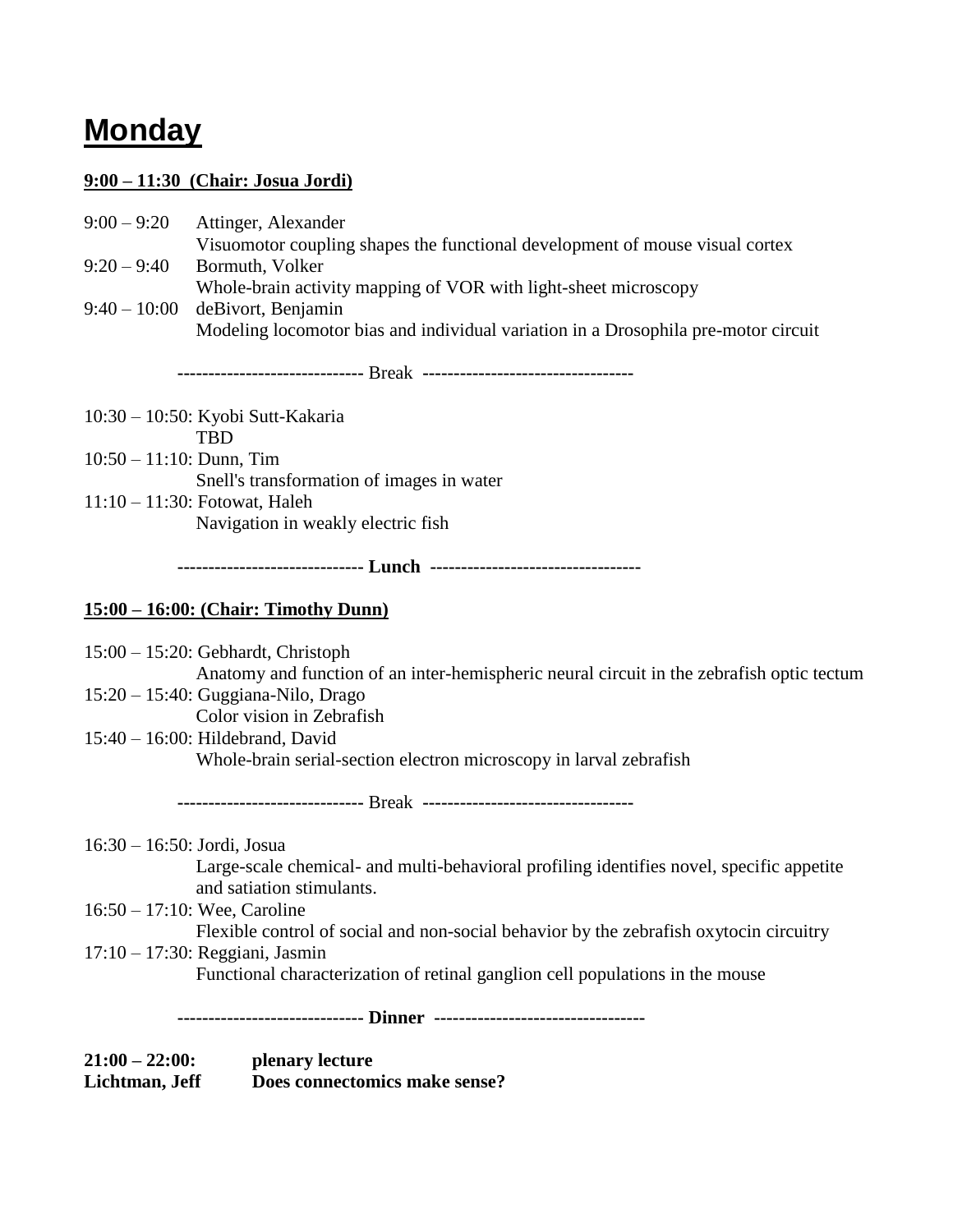# **Tuesday**

#### **(Chair: Haleh Fotowat)**

|               | $9:00-9:20$ : Lambert, Aaron                                                    |
|---------------|---------------------------------------------------------------------------------|
|               | Dissociable and state-dependent receptor-specific dopaminergic contributions to |
|               | spontaneous and goal-directed repertoires in predatory zebrafish                |
| $9:20 - 9:40$ | Lefler, Yaara                                                                   |
|               | Computation of instinctive defensive behaviours in the mouse midbrain           |
|               | $9:40-10:00$ Leonardo, Anthony                                                  |
|               | Neural components of an internal model                                          |
|               |                                                                                 |
|               |                                                                                 |
|               |                                                                                 |
|               | $10:30 - 10:50$ : Miller, Andrew                                                |
|               | Infra-slow neural oscillations in the larval zebrafish                          |
|               | $10:50 - 11:10$ : Naemeka, Onyeka                                               |
|               | A web based atlas for the larval zebrafish brain                                |

From whole-brain data to functional circuit models: the zebrafish optomotor response

 **------------------------------ Lunch ----------------------------------**

**Breakout Sessions – free time**

**18:30 – 20:00: ------------------------------ Dinner ----------------------------------**

**21:00 – 22:00: Concert**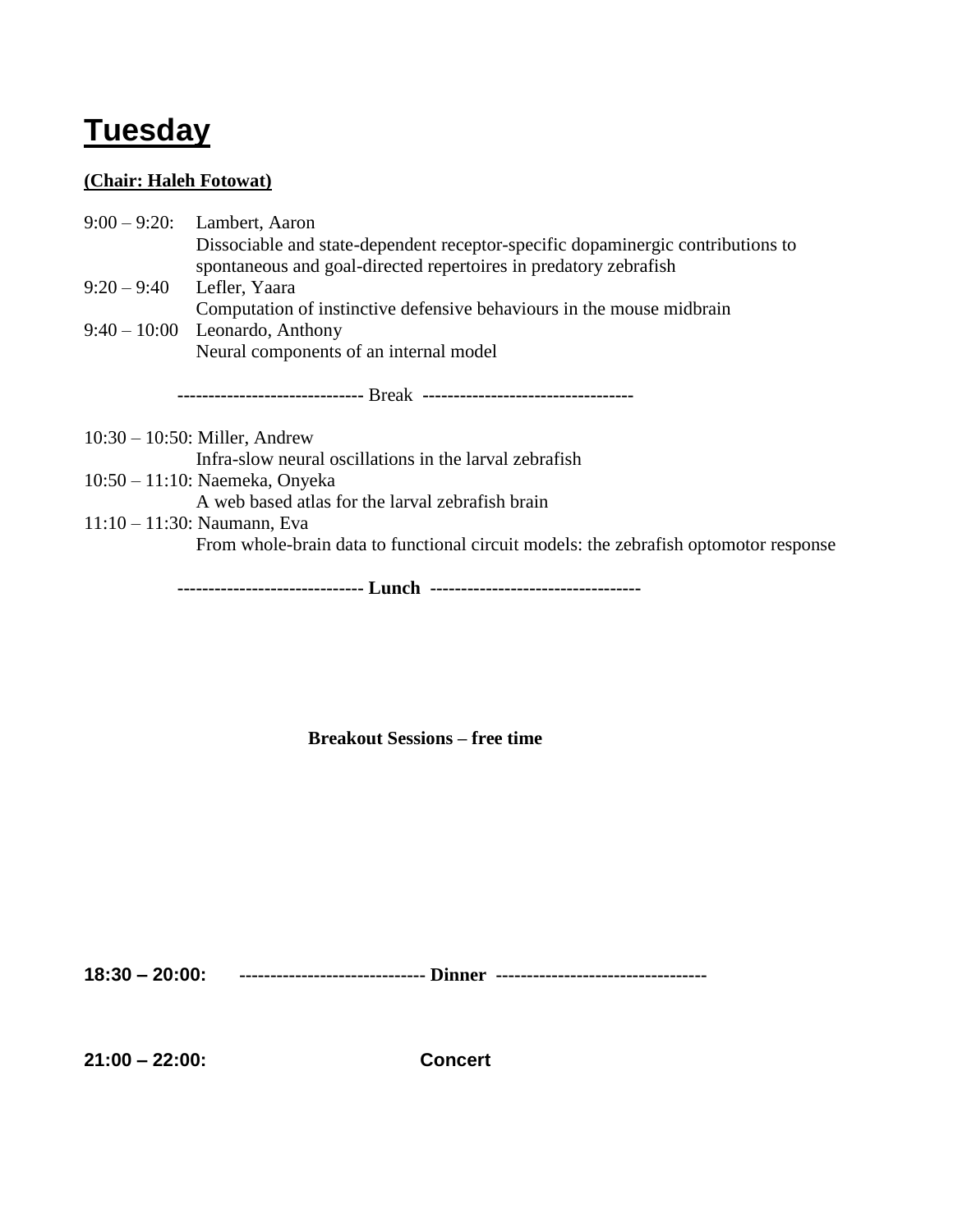## **Wednesday**

#### **(Chair: Hana Zwaka)**

|               | $9:00 - 9:20$ : Wigderson, Eyal                                                  |
|---------------|----------------------------------------------------------------------------------|
|               | Early multisensory integration of self and source motion in the auditory system. |
| $9:20 - 9:40$ | Zylbertal, Asaph                                                                 |
|               | Infra-slow network activity                                                      |
|               | $9:40 - 10:00$ : Ahrens, Misha                                                   |
|               | <b>TBD</b>                                                                       |
|               |                                                                                  |
|               |                                                                                  |
|               | $10:30 - 10:50$ : Tanabe, Hideyuki                                               |
|               | The study of hippocampus function in zebrafish                                   |
|               | $10:50 - 11:10$ : Ailani, Deepak                                                 |
|               | Functional imaging of the hypothalamus in fixed and free swimming zebrafish      |
|               | $11:10 - 11:30$ : Kostadinov, Dimitar                                            |
|               | Sensorimotor integration in the cerebellum                                       |
|               |                                                                                  |

 **------------------------------ Lunch ----------------------------------**

**Breakout Sessions – free time**

**18:30 – 20:00: ------------------------------ Dinner ----------------------------------**

**21:00 – 22:00: plenary lecture Keller, Georg: Learning to see**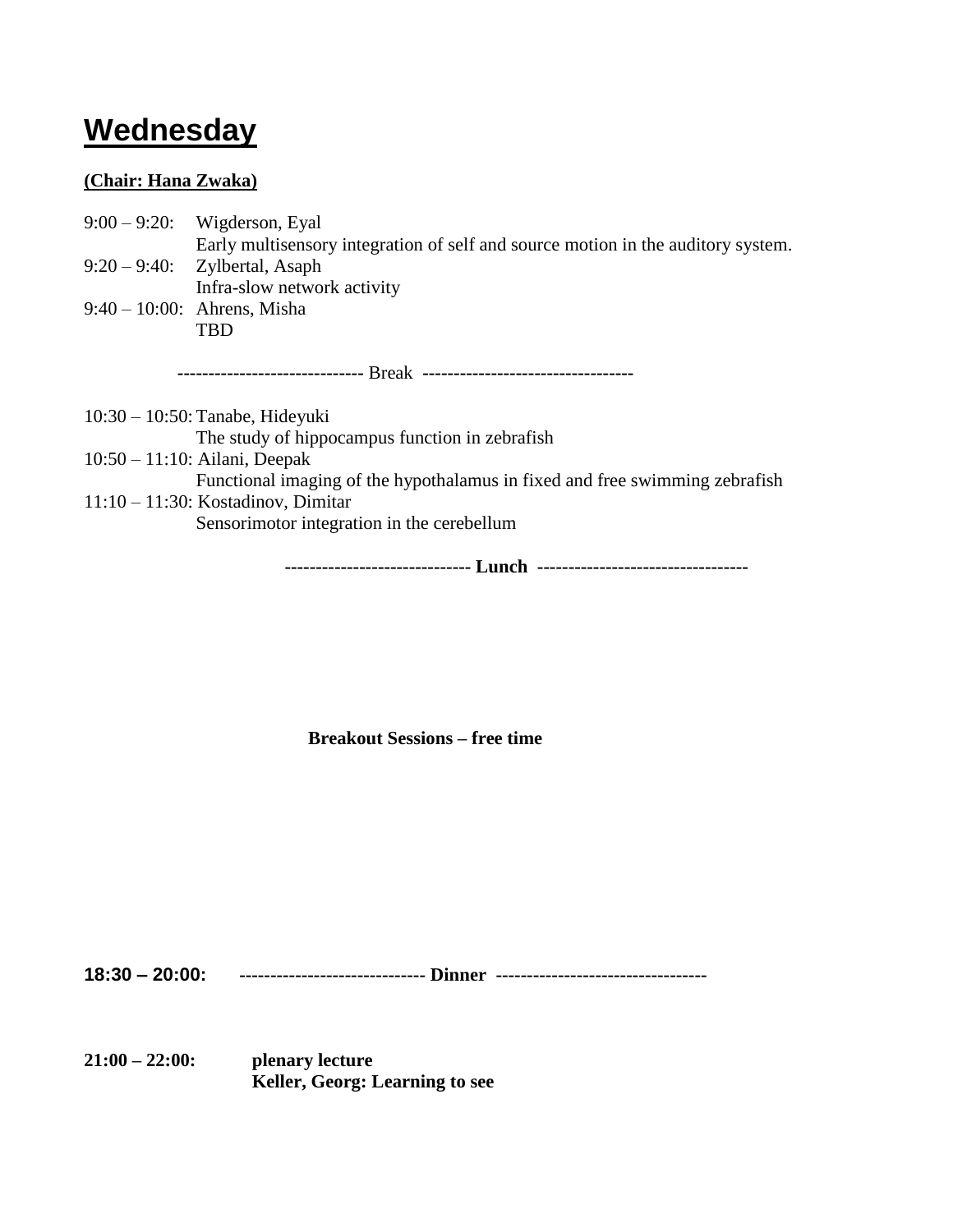### **Thursday**

#### **(Chair: Eva Naumann)**

|                              | $9:00 - 9:20$ : Wolf, Sebastien                                  |
|------------------------------|------------------------------------------------------------------|
|                              | Visual modulation of eyes saccades dynamics                      |
|                              | 9:20 - 9:40: Zwaka, Hanna                                        |
|                              | A virtual environment assay for learning in honeybees            |
|                              | $9:40 - 10:00$ : Ramdya, Pavan                                   |
|                              | The neurogenetic mechanisms of collective behavior in Drosophila |
|                              |                                                                  |
|                              |                                                                  |
|                              |                                                                  |
|                              | $10:30 - 10:50$ Robert Johnson                                   |
|                              | Building a Framework to Predict Zebrafish Behavior               |
| $10:50 - 11:10$ : Eagon Meng |                                                                  |
|                              | Epistemology in neuroscience                                     |
|                              | $11:10 - 11:30$ : Hernan Lopez-Schier                            |
|                              | Vectorial mechanosensation in zebrafish                          |

 **------------------------------ Lunch ----------------------------------**

**Locate to Romitorio – discussion groups**

**Pizza Party**

**21:00 – 22:00: plenary lecture Bonhoeffer, Philipp TBD**

## **Friday**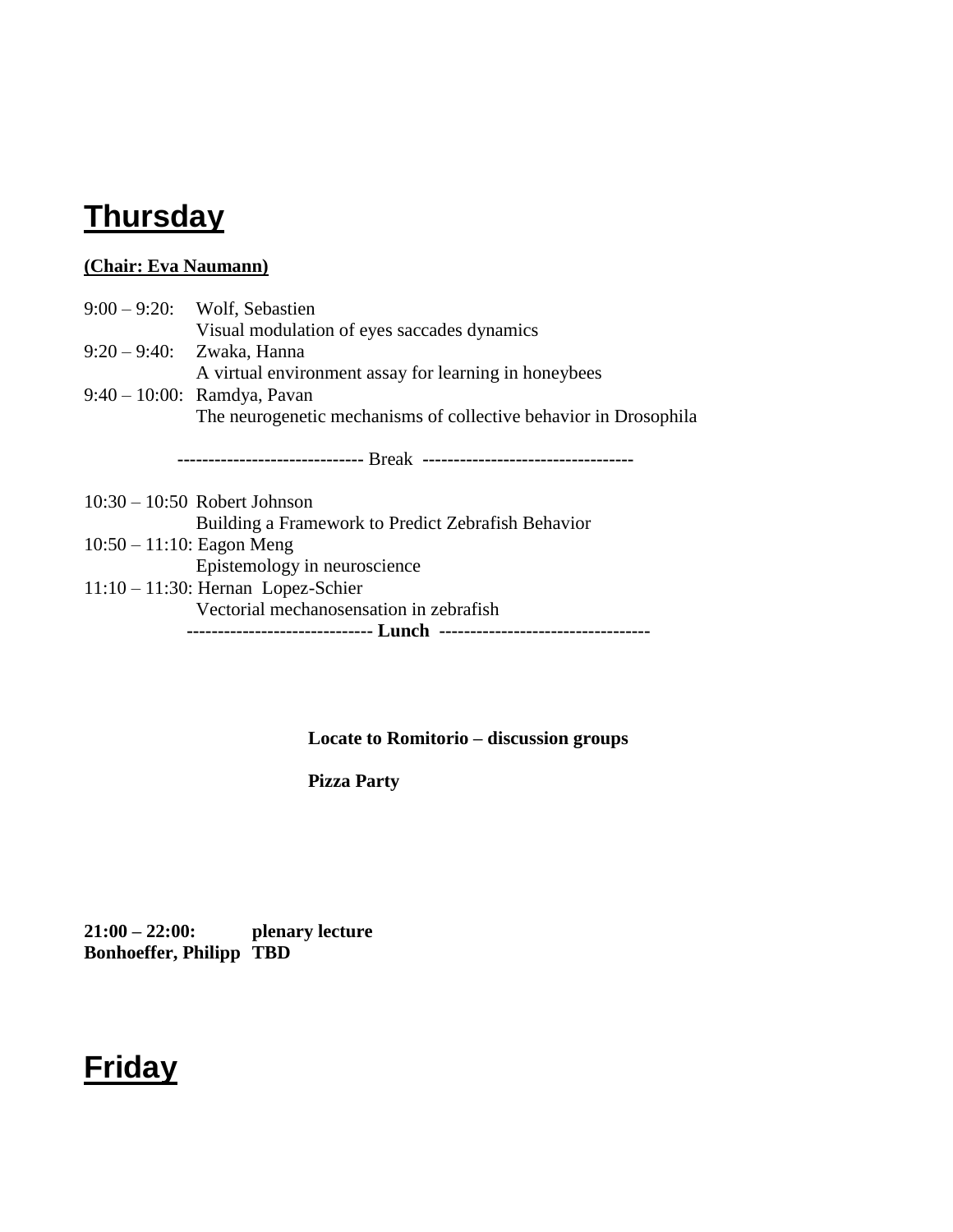### **Departure**